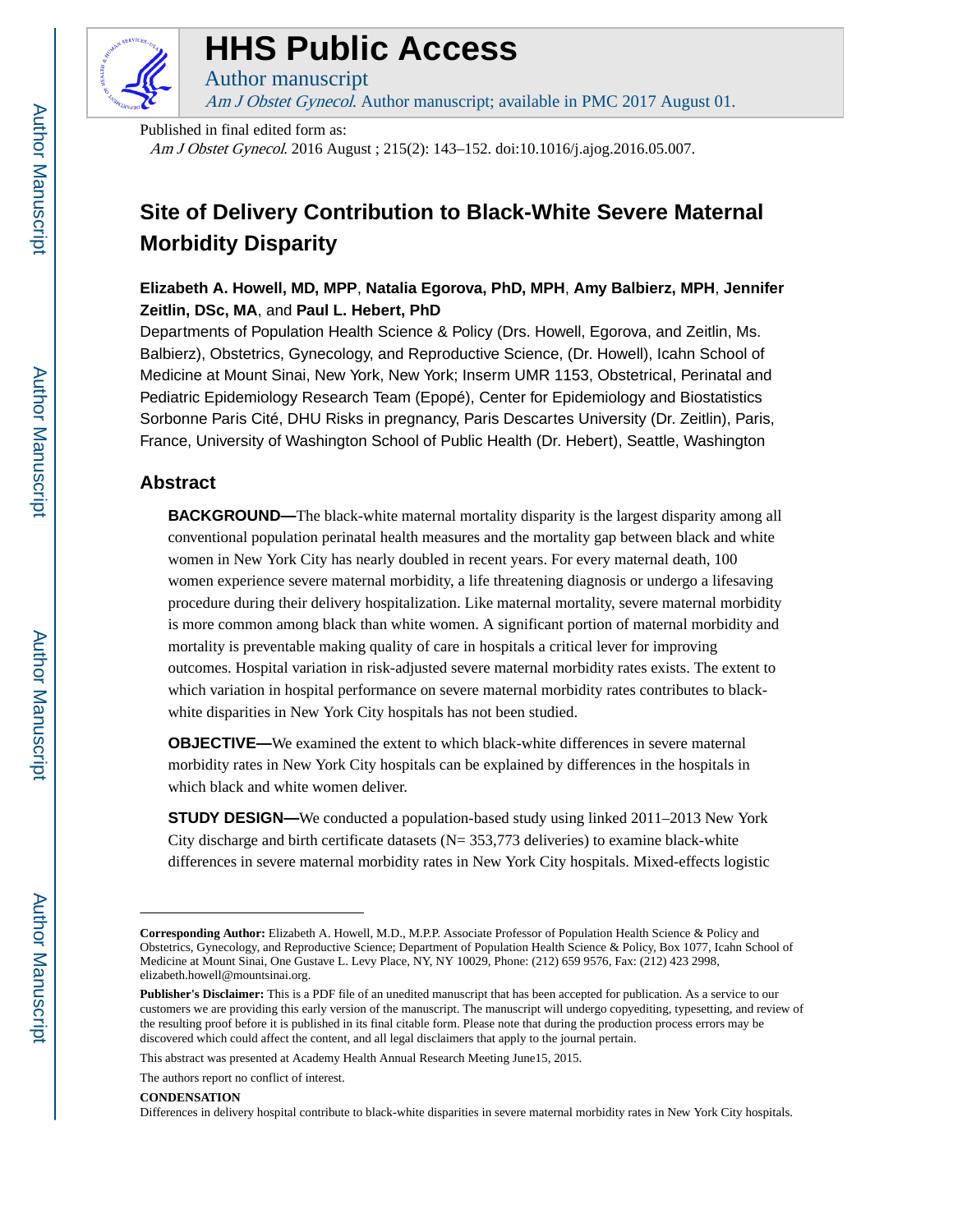**RESULTS—**Severe maternal morbidity occurred in 8,882 deliveries (2.5%) and was higher among black than white women  $(4.2\% \text{ vs. } 1.5\%, \text{ p} < .001)$ . After adjustment for patient characteristics and comorbidities the risk remained elevated for black women (odds ratio=2.02; 95% CI 1.89–2.17). Risk-standardized severe maternal morbidity rates among New York City hospitals ranged from 0.8 to 5.7 per 100 deliveries. White deliveries were more likely to be delivered in low morbidity hospitals: 65% of white versus 23% of black deliveries occurred in hospitals in the lowest tertile for morbidity. We estimated that black-white differences in delivery location may contribute as much as 47.7% of the racial disparity in severe maternal morbidity rates in New York City.

**CONCLUSION—**Black mothers are more likely to deliver at higher risk-standardized severe maternal morbidity hospitals than are white mothers, contributing to black-white disparities. More research is needed to understand the attributes of high performing hospitals and to share best practices among hospitals.

#### **Keywords**

disparities; hospital; severe maternal morbidity

Black women are 12 times more likely to suffer a pregnancy-related death than are white women in New York City.<sup>1</sup> This disparity is three to four times greater than the US blackwhite maternal mortality disparity.<sup>2</sup> Not only are there striking racial disparities in maternal mortality rates but overall performance on the maternal mortality ratio (MMR) – the number of maternal deaths per 100,000 live births – in the US is poor compared to other countries: we rank 60th among World Health Organization member nations.<sup>3</sup> For every maternal death, 100 women experience severe maternal morbidity.<sup>4,5</sup> Similar to racial/ethnic disparities in maternal mortality, black women are more likely to suffer from severe maternal morbidity than white women.<sup>4</sup>

Quality of health care in hospitals is a critical lever for improving outcomes as data suggest over one-third of maternal morbidity and mortality is preventable.<sup>6–9</sup> Obstetrical complications are sensitive to the quality of care provided at delivery,  $10,11$  and variations in the quality of maternal care across hospitals exists.<sup>12,13</sup> The contribution of hospital quality to racial disparities in obstetrical outcomes has been less studied. The few studies that have examined this topic suggest that racial/ethnic minority women often deliver in lower quality hospitals.<sup>14,15</sup> In our previous work investigating quality measures and severe maternal morbidity in New York City,  $16$  we found wide variation in hospital performance. The objective for this study was to examine whether variation in hospital performance on severe maternal morbidity in New York City hospitals contributes to black-white disparities in this outcome. We focus on the black-white severe maternal morbidity disparity, as black-white maternal mortality represents the largest disparity among all the conventional perinatal health measures and the mortality gap between black and white women in NYC has nearly doubled in recent years. $1,2$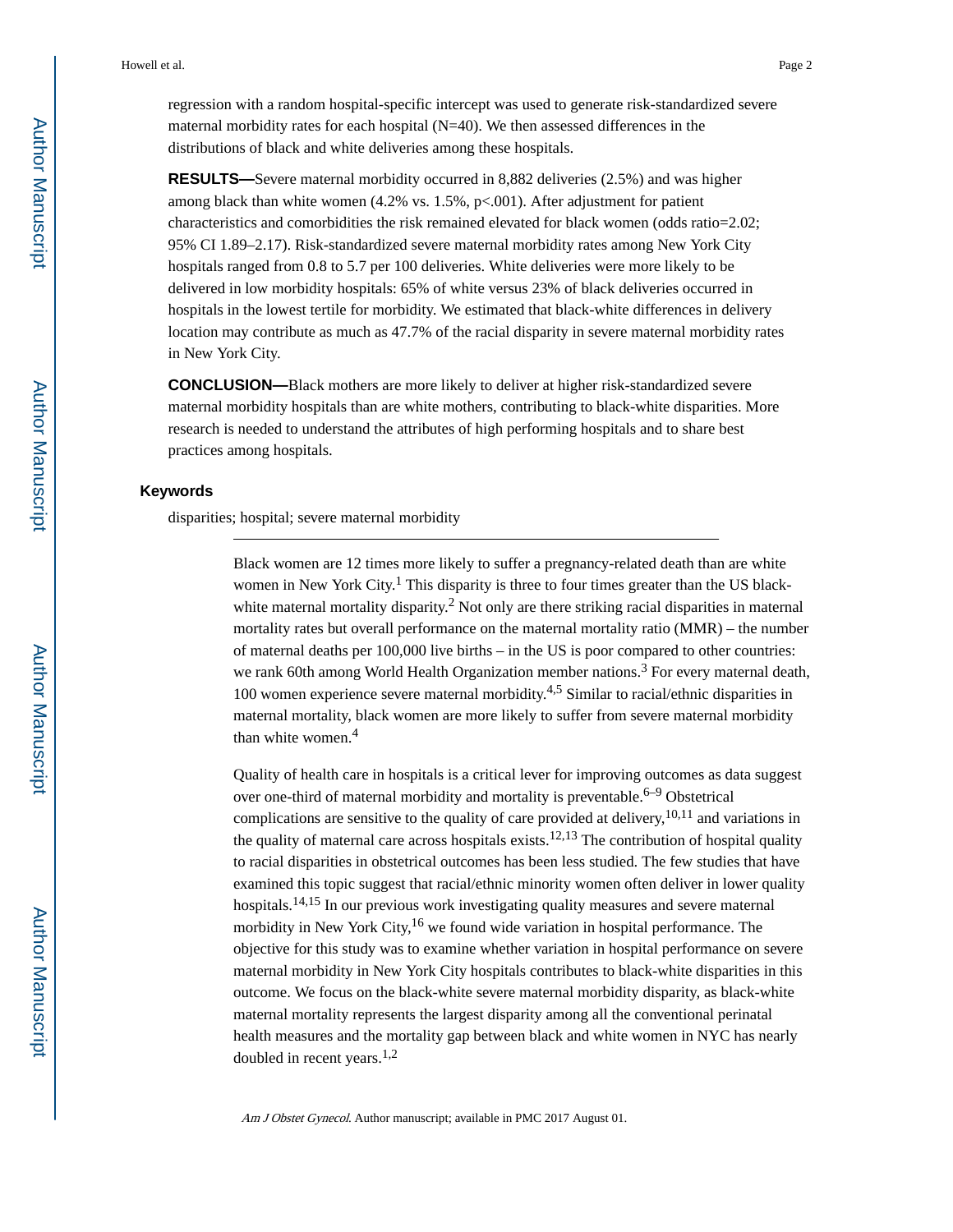## **MATERIALS AND METHODS**

#### **DATA SOURCE**

We used Vital Statistics birth records linked with New York State discharge abstract data - The Statewide Planning and Research Cooperative System (SPARCS) for all delivery hospitalizations in New York City from 2011–2013. Data linkage was conducted by the New York State Department of Health and 98.8% of maternal discharge abstracts were linked with infant live birth certificates. Institutional Review Board approvals were obtained from the New York City Department of Health and Mental Hygiene, the New York State Department of Health, and the Icahn School of Medicine at Mount Sinai. Delivery hospitalizations were identified based on ICD-9-CM diagnosis and procedure codes and DRG delivery codes.<sup>17</sup> From linked records, four hospitals with annual delivery volumes less than five births and 1360 deliveries with missing hospital identifiers were excluded. The final sample included 353,773 deliveries at 40 hospitals.

#### **SEVERE MATERNAL MORBIDITY**

We used a published algorithm to identify severe maternal morbidity, using diagnoses for life-threatening conditions (e.g. renal failure, eclampsia) and procedure codes for life-saving procedures (e.g. hysterectomy, ventilation, blood transfusion) defined by investigators from the Centers for Disease Prevention and Controls  $(CDC)$ ,  $5,18$  As specified by the algorithm we excluded hospitalizations with a length of stay less than the 90th percentile as calculated separately for vaginal, primary, and repeat cesarean deliveries.<sup>5</sup> All severe maternal morbidity hospitalizations associated with in-hospital mortality and transfer as well as severe complications identified by procedure codes were included regardless of the length of stay, as recommended.<sup>5</sup> Transfers were defined as discharge disposition after delivery or source of admission for delivery as specified.<sup>5</sup>

## **COVARIATES**

To risk-adjust hospital-level rates of maternal morbidity we used variables from the vital statistics records, including mothers' sociodemographic characteristics (maternal age, selfidentified race and ethnicity, parity, education), prenatal care visits, and clinical and obstetric factors (multiple pregnancy, history of previous cesarean delivery, body mass index). New York City Vital Statistics collect self-identified race and ethnicity data. We ascertained patient insurance status from SPARCS. We also included diagnoses for patient risk factors that could lead to maternal morbidity but were likely present on admission to the hospital (e.g. diabetes, hypertension, obesity, premature rupture of membranes, disorders of placentation). These conditions have been used to risk-adjust for severe maternal morbidity,<sup>19</sup> cesarean deliveries, and other maternal outcomes.<sup>16,20,21</sup>

We obtained teaching status from the American Hospital Association, ownership and nursery level from the New York State Department of Health, and volume of deliveries in each hospital from SPARCS to assess how other hospital characteristics are correlated with severe maternal morbidity.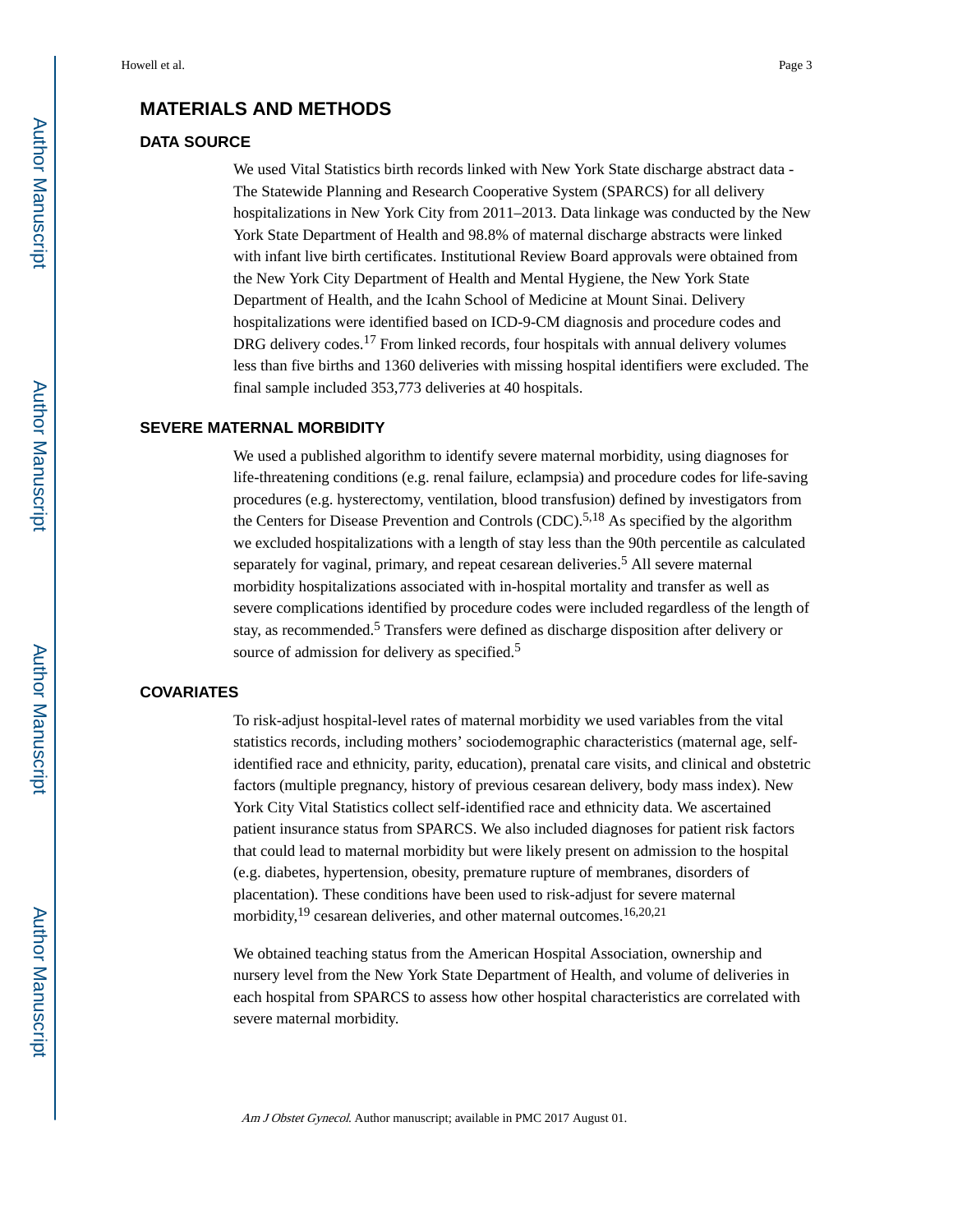#### **ANALYSIS**

We compared the sociodemographic characteristics and clinical conditions of black and white women using Chi Square tests. We used mixed-effects logistic regression with a random hospital-specific intercept to generate risk-standardized severe maternal morbidity rates (SSMMR) for each hospital. The models included covariates described above. Hospital risk-standardized rates were computed from these models using methods recommended by Centers for Medicare and Medicaid Services (CMS) Hospital Compare.16,22 These rates were the ratio of predicted to expected severe maternal morbidity rates, multiplied by the New York City average severe maternal morbidity rate. For each hospital, the numerator of the ratio is the number of severe maternal morbidity cases predicted on the bases of the hospital's performance with its case-mix, and the denominator is the number of severe maternal morbidity cases expected on the bases of the New York City performance with that hospital's case mix. We ranked hospitals from lowest to highest risk-standardized severe maternal morbidity rates. These analyses did not include hospital-level variables. We conducted a sensitivity analysis using observed to expected rates for hospital ranking and found that rankings differed very little between the CMS model and the standard observed to expected ratio. In addition, because blood transfusions are an important component of severe maternal morbidity, we examined the correlation between hospital rankings based on severe maternal morbidity with and without blood transfusion.

To assess racial disparities in the use of hospitals with the lowest morbidity rates, we calculated the cumulative distributions of births among hospitals ranked from the lowest to the highest standardized morbidity rate for black and white mothers. We used the Kolmogorov-Smirnov test to assess whether the distributions of deliveries among hospitals differed for white and black women.<sup>23</sup>

To address the effects on black severe maternal morbidity rates of these differences in delivery location, we conducted a thought experiment and asked what would happen if black mothers went to the same hospitals as white mothers? We used the same risk-standardized morbidity model and kept all individual patient characteristics the same. We calculated the predicted probability of morbidity for each black mother at each hospital. For each black mother, we took the weighted average of these probabilities, where weights were the percentage of white mothers who went to each hospital. The difference between the predicted probability at the hospital a black mother went to and the weighted average probability if the black mother delivered at the white mother's hospital is the decrease or increase in the probability of a morbid event. The sum of the difference in probabilities across all black women is the morbid events avoided if black mothers went to the same hospitals as white mothers, or the morbid events due to "between-hospital" disparities. A recent simulation study tested this approach against the more common approach of identifying "minority serving" facilities based on the percentage of black patients at a hospital and found that it more accurately measured the magnitude of between-hospital disparities, although both were successful at identifying the existence of disparities.<sup>24</sup>

To investigate the association between hospital characteristics and severe maternal morbidity rates, we estimated the mixed-effects logistic regression that included maternal sociodemographic and clinical factors as well as the hospital characteristics described above.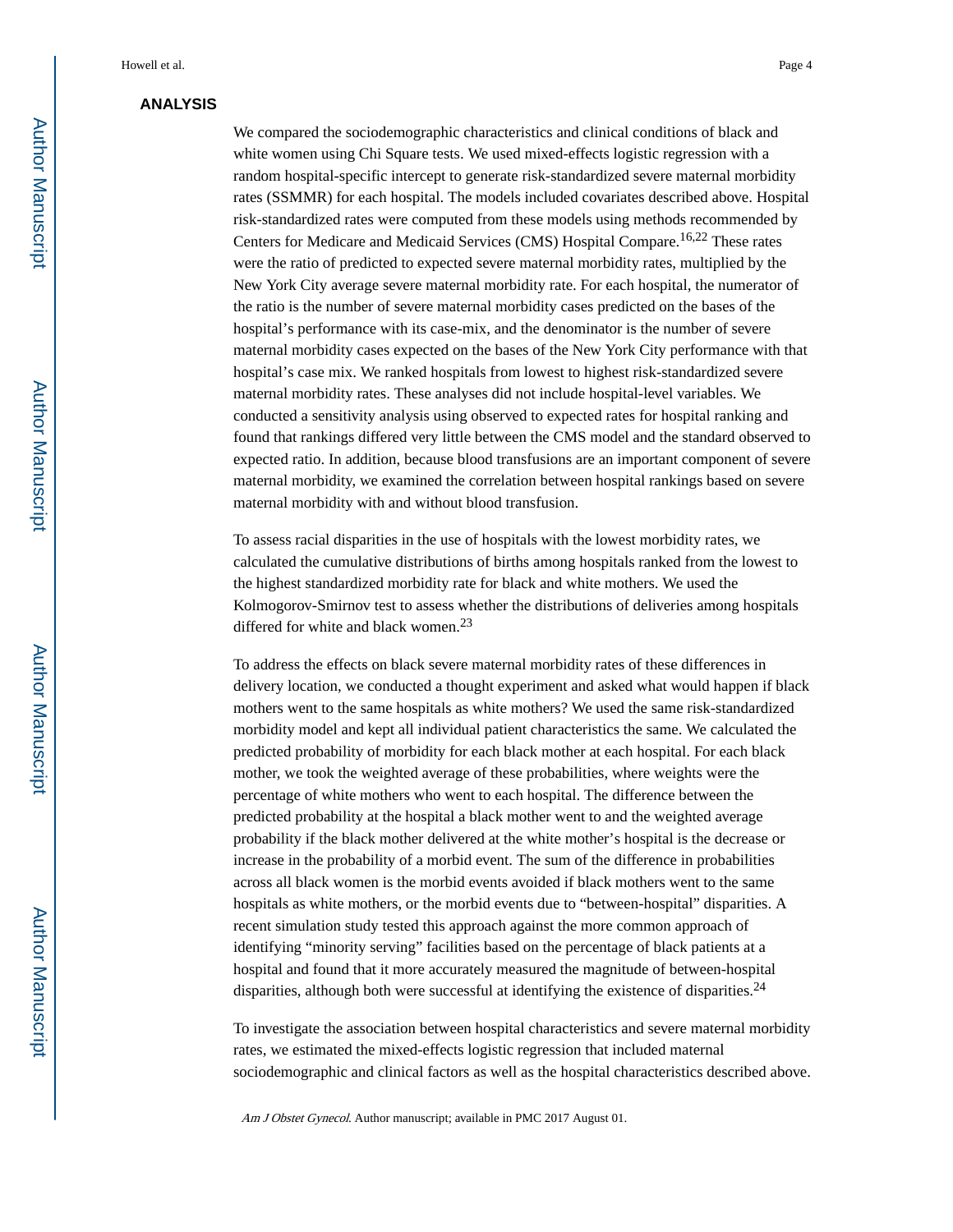All statistical analysis was performed using the SAS system software version 9.3 (SAS Institute Inc, Cary, NC).

## **RESULTS**

Black mothers accounted for 21% and white mothers for 32% of the 353,773 deliveries in New York City in 2011–2013. The remainder of the births were to Hispanics (29.9%), Asian/Pacific Islanders (16.7%) and others (1.6%). Table 1 shows the sociodemographic and clinical characteristics of black and white deliveries in our study sample. Severe maternal morbidity rates were higher among black (4.2%) as compared with white (1.5%) mothers. As shown in Table 1, maternal characteristics differed significantly between black and white women.

The majority of the 40 hospitals were private, had Level 3/4 nurseries, and were teaching hospitals.<sup>16</sup> The median percent of black deliveries was 18.4 (IQR 9.5–35.8%). Hospitals were ranked according to risk-standardized morbidity rates, using a model that included maternal sociodemographic and clinical characteristics associated with severe maternal morbidity (Table 2, model 1). Unadjusted severe morbidity rates ranged from 0.6% to 11.5% and risk standardized rates from 0.8% to 5.7% (Figure 1). The risk standardized morbidity rate for the highest morbidity tertile of hospitals was 3.8% compared with 1.5% for the lowest morbidity tertile  $(p<0.001)$ . Hospital rankings based on severe maternal morbidity with and without blood transfusion were strongly correlated (p<.0001).

The cumulative distribution of deliveries among hospitals ranked from lowest to highest morbidity rates differed for black and white mothers ( $p<0.001$ ). The majority of white deliveries (65.3%) occurred in the hospitals in the lowest tertile for severe morbidity compared with 23.3% of all black deliveries. Eighteen percent of white deliveries and 37.3% of black deliveries occurred at hospitals in the highest morbidity tertile (Figure 2).

If black mother mothers delivered in the same hospitals as white women, our simulation model estimated that they would experience 940 fewer severe morbid events, leading to a reduction of black severe maternal morbidity rates by 47.7% from 4.2 to 2.9 (1.3 events per 100 deliveries per year)

Results of our model fitting for severe maternal morbidity rates using maternal and hospitallevel variables revealed that teaching status, Level 3/4 nursery, private ownership, and very high volume status were associated with lower severe maternal morbidity rates, but did not fully account for the excess risk among black women.(Table 2, model 2)

# **COMMENT**

Black women are more likely to deliver in New York City hospitals with higher risk-adjusted severe maternal morbidity rates. Severe maternal morbidity rates vary six fold across New York City hospitals. Our data demonstrate that racial differences in the distribution of deliveries may contribute to the black/white disparity in severe maternal morbidity rates in New York City Hospitals. If black women delivered at the same hospitals as white women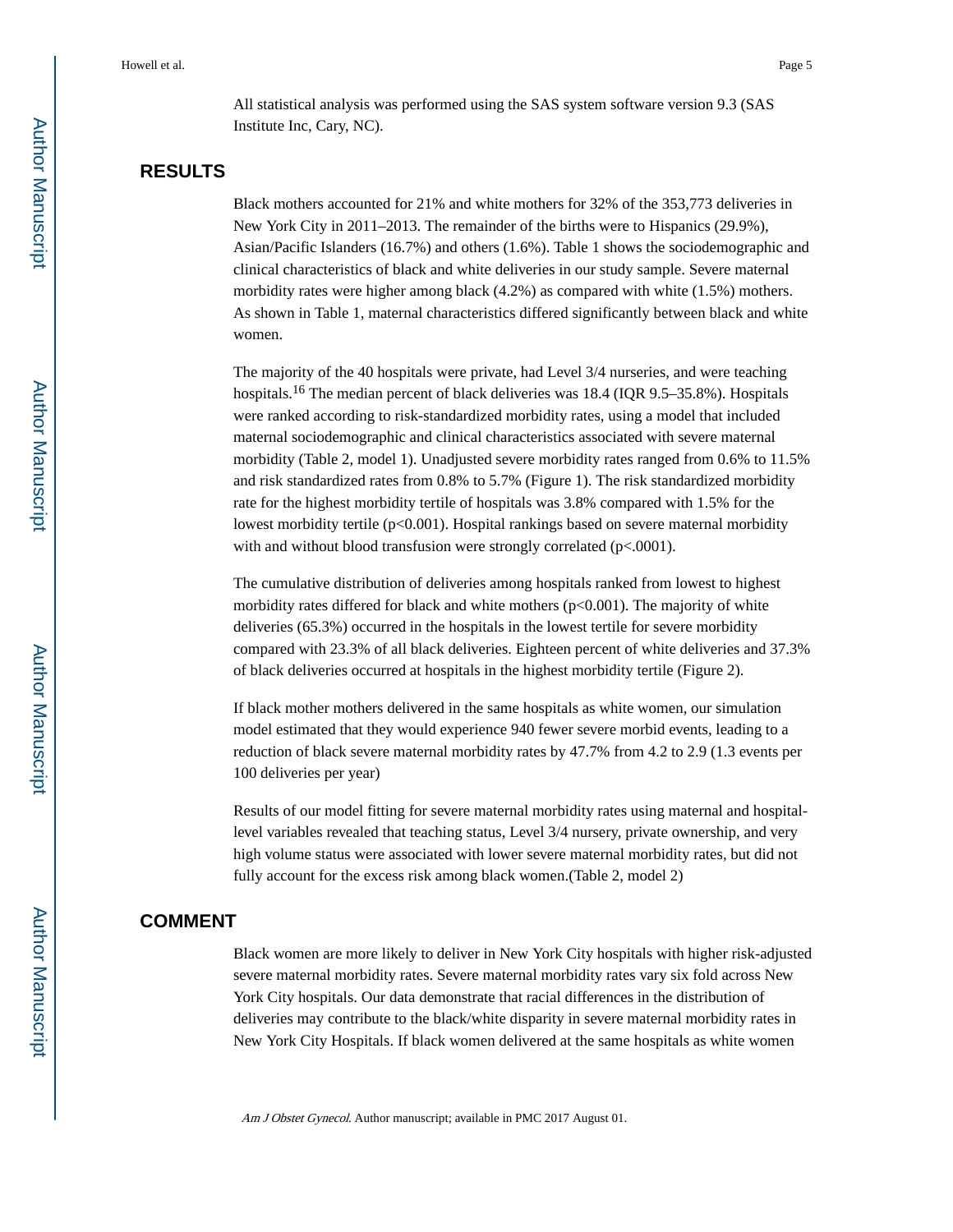While much of the focus on reducing racial disparities in obstetrics examines social determinants of health, our results highlight the need to address quality of care as an additional means to reduce racial disparities. Data suggest over one-third of maternal deaths and severe events are preventable.  $6-9$  Current efforts by the American College of Obstetricians and Gynecologists District II, Merck for Mothers, and the New York State Department of Health have made major efforts to standardize care on labor and delivery units and enhance quality.<sup>25–28</sup> Data in obstetrics suggest that team building, specific clinical protocols, and improved communication are important targets for quality improvement in the setting of obstetrics and can improve outcomes.<sup>27</sup> Our findings suggest quality improvement efforts targeting the lowest performing hospitals may both lower severe maternal morbidity rates for all mothers and narrow the black-white morbidity gap.

Our findings are consistent with a recent study using national data on delivery hospitalizations which found that blacks deliver in a concentrated set of hospitals and these hospitals have higher risk-adjusted severe maternal morbidity rates.<sup>14</sup> Unlike this previous study, the current population-based study used a simulation method to quantify the impact of delivery location on the disparity. Others have also found that black-serving hospitals performed worse than other hospitals on delivery-related indicators using data from seven states.15 In pediatrics, investigators have found that black very low birth weight babies are more likely to be delivered in higher risk-adjusted very low birthweight neonatal mortality hospitals and in other areas of medicine including stroke and heart attack care, studies have documented that black and white patients are treated at different sites of care and black patients are often treated at higher mortality hospitals.12,13,29,30 Why hospitals that have a greater proportion of black deliveries experience higher risk-adjusted severe maternal morbidity is not known. Teaching status, level of nursery, volume, and ownership were associated with severe maternal morbidity rates in New York City hospitals but did not fully account for the excess risk among black women.

The reasons why women deliver at specific hospitals is complex and may be related to a number of factors, including where a patient lives, distance to the hospital, patterns of racial segregation, physician referral, risk perception, patient choice, access, insurance, and the management of possible medical emergencies during pregnancy.12,31 Previous studies examining delivery hospital and distance in the setting of very low birth weight births found that distance did not explain why black women were more likely to deliver at higher riskadjusted neonatal mortality hospitals.<sup>31</sup> The extent to which other factors contributed to site of delivery in this study could not be fully evaluated.

Our analysis has some limitations. We used administrative data (ICD-9 procedure and diagnosis codes) that do not contain important clinical data on severity of illness. Both vital statistics and SPARCS have limitations with reliability of specific variables.<sup>32,33</sup> We used a published algorithm to identify severe maternal morbidity cases and did not conduct a medical chart review for case ascertainment. Nevertheless we conducted a population-based study and were able to construct a robust risk-adjustment model that included important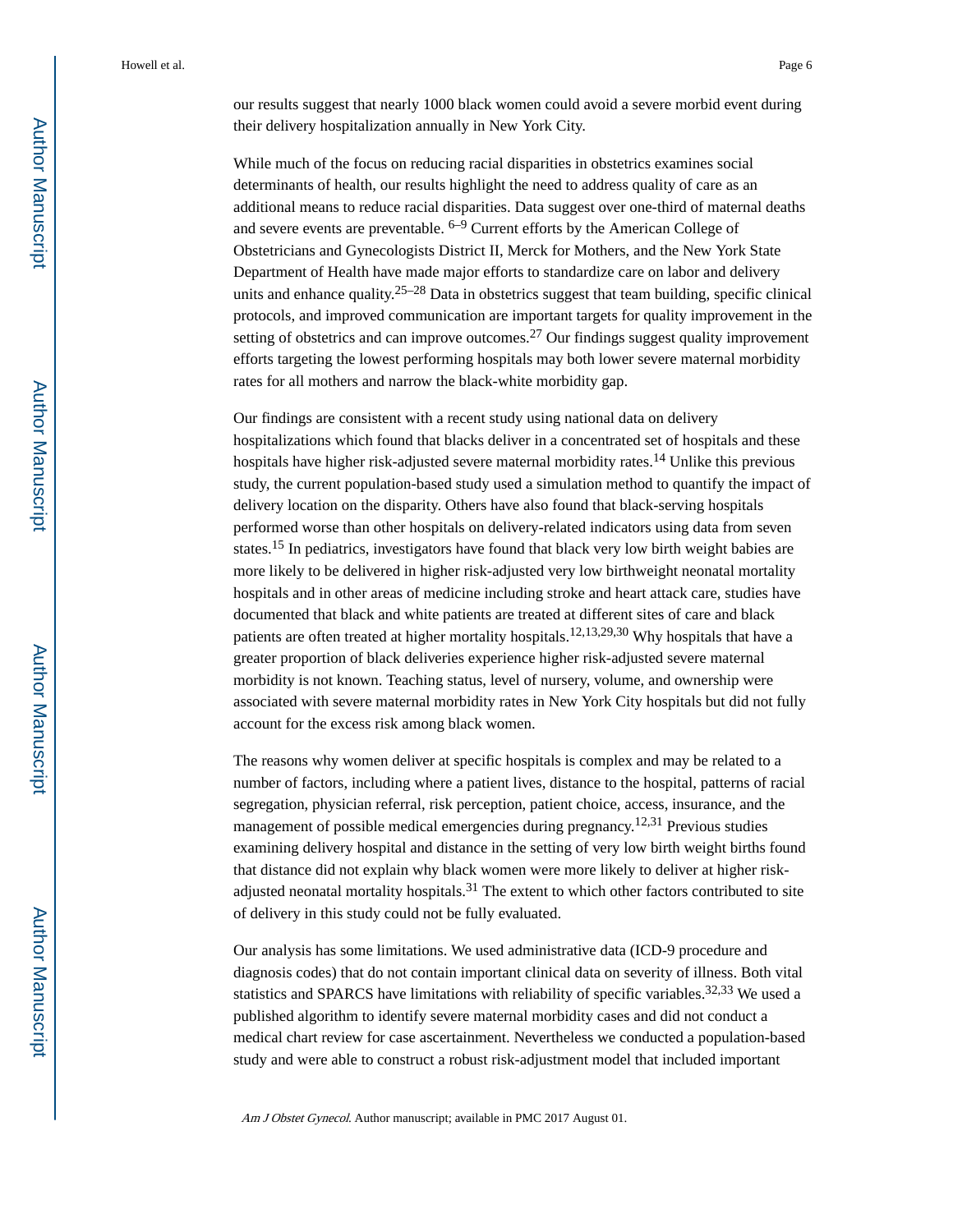confounders available in our linked data set (e.g. maternal education, parity, body mass index). We used a simulation model and estimated the extent to which differences in the distribution of deliveries may contribute to disparities. However, similar to others, we were unable to account for unmeasured factors that are associated with both race and severe maternal morbidity. Further, we assumed that unmeasured factors such as social risk are conditionally independent of hospital choice and do not impact choice of hospital after adjusting for a patient's measured factors, such as race, education, and insurance. If this assumption is false, our simulation results could exaggerate the role of hospital in blackwhite severe maternal morbidity disparities. In other words, we would attribute higher rates of severe maternal morbidity to the hospital when some of the excess risk should be attributed to the social risk or other characteristics of the patient population. We focused on black-white differences in distribution of deliveries given the significant increase in maternal mortality among black women in New York City.<sup>1</sup>

We found that differences in the hospitals in which black and white women deliver contribute to the disparity in severe maternal morbidity rates between blacks and whites in New York City hospitals. The increasing excess of maternal deaths and high rate of severe morbid events among black women in New York City are concerning. Our data suggests that efforts to improve care at the lowest performing hospitals may be an important step to reduce these disparities

#### **Acknowledgments**

This study was funded by grant number R01MD007651from the National Institute on Minority Health and Health Disparities. The funders of this study had no role in design and conduct of the study, collection, management, analysis, and interpretation of the data, preparation, review, and approval of the manuscript, or the decision to submit the manuscript for publication.

## **REFERENCES**

- 1. New York City Department of Health and Mental Hygiene Bureau of Maternal and Child Health. Pregnancy-Associated Mortality New York City, 2006–2010. New York: 2015.
- 2. Callaghan WM. Overview of maternal mortality in the United States. Semin Perinatol. 2012 Feb; 36(1):2–6. [PubMed: 22280858]
- 3. Kassebaum NJ, Bertozzi-Villa A, Coggeshall MS, et al. Global, regional, and national levels and causes of maternal mortality during 1990–2013: a systematic analysis for the Global Burden of Disease Study 2013. The Lancet. 384(9947):980–1004.
- 4. Callaghan WM, Mackay AP, Berg CJ. Identification of severe maternal morbidity during delivery hospitalizations, United States, 1991–2003. Am J Obstet Gynecol. 2008 Aug.199(2) 133 e131–138.
- 5. Callaghan WM, Creanga AA, Kuklina EV. Severe maternal morbidity among delivery and postpartum hospitalizations in the United States. Obstet Gynecol. 2012 Nov; 120(5):1029–1036. [PubMed: 23090519]
- 6. Berg CJ, Atrash HK, Koonin LM, Tucker M. Pregnancy-related mortality in the United States, 1987–1990. Obstet Gynecol. 1996 Aug; 88(2):161–167. [PubMed: 8692494]
- 7. Hoyert DL, Danel I, Tully P. Maternal mortality, United States and Canada, 1982–1997. Birth. 2000 Mar; 27(1):4–11. [PubMed: 10865554]
- 8. Nannini A, Weiss J, Goldstein R, Fogerty S. Pregnancy-associated mortality at the end of the twentieth century: Massachusetts, 1990–1999. J Am Med Womens Assoc. 2002 Summer;57(3): 140–143. [PubMed: 12146603]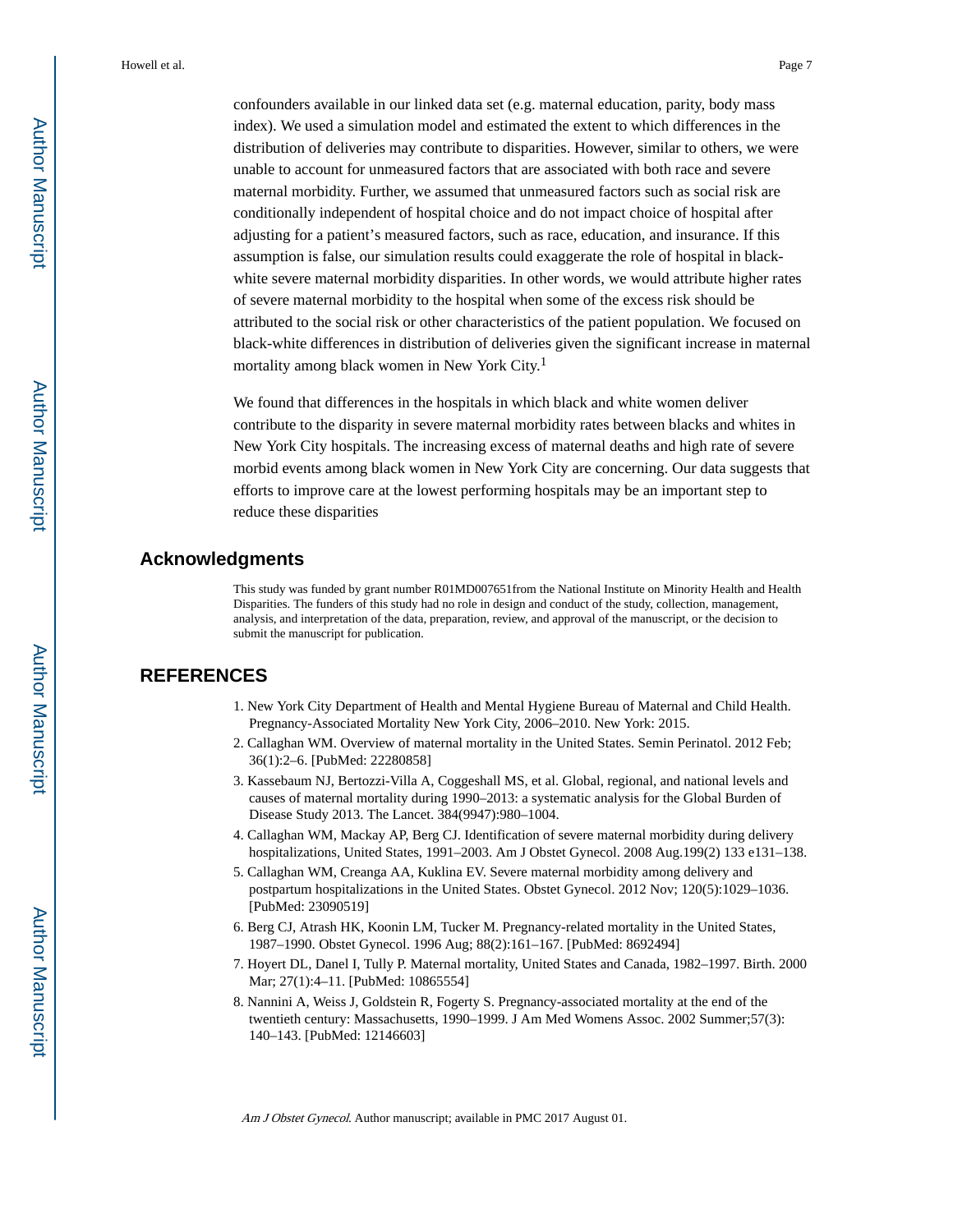- 9. Geller SE, Cox SM, Callaghan WM, Berg CJ. Morbidity and mortality in pregnancy: laying the groundwork for safe motherhood. Womens Health Issues. 2006 Jul-Aug;16(4):176–188. [PubMed: 16920522]
- 10. Guendelman S, Thornton D, Gould J, Hosang N. Obstetric complications during labor and delivery: assessing ethnic differences in California. Womens Health Issues. 2006 Jul-Aug;16(4): 189–197. [PubMed: 16920523]
- 11. Kramer M, Rouleau J, Liu S, Bartholomew S, Joseph K. Amniotic fluid embolism: incidence, risk factors, and impact on perinatal outcome. BJOG. 2012 Jun; 119(7):874–879. [PubMed: 22530987]
- 12. Howell EA, Hebert P, Chatterjee S, Kleinman LC, Chassin MR. Black/white differences in very low birth weight neonatal mortality rates among New York City hospitals. Pediatrics. 2008 Mar; 121(3):e407–e415. [PubMed: 18267978]
- 13. Morales LS, Staiger D, Horbar JD, et al. Mortality among very low-birthweight infants in hospitals serving minority populations. Am J Public Health. 2005 Dec; 95(12):2206–2212. [PubMed: 16304133]
- 14. Howell EA, Egorova N, Balbierz A, Zeitlin J, Hebert PL. Black-White Differences in Severe Maternal Morbidity and Site of Care. Am J Obstet Gynecol. 2015 Aug 14.
- 15. Creanga AA, Bateman BT, Mhyre JM, Kuklina E, Shilkrut A, Callaghan WM. Performance of racial and ethnic minority-serving hospitals on delivery-related indicators. Am J Obstet Gynecol. 2014 Jun 5.
- 16. Howell EA, Zeitlin J, Hebert PL, Balbierz A, Egorova N. Association between hospital-level obstetric quality indicators and maternal and neonatal morbidity. JAMA. 2014 Oct 15; 312(15): 1531–1541. [PubMed: 25321908]
- 17. Kuklina EV, Whiteman MK, Hillis SD, et al. An enhanced method for identifying obstetric deliveries: implications for estimating maternal morbidity. Matern Child Health J. 2008 Jul; 12(4): 469–477. [PubMed: 17690963]
- 18. Centers for Disease Control and Prevention. [Accessed March 21, 2016] Severe Maternal Morbidity in the United States. [http://www.cdc.gov/reproductivehealth/MaternalInfantHealth/](http://www.cdc.gov/reproductivehealth/MaternalInfantHealth/SevereMaternalMorbidity.html) [SevereMaternalMorbidity.html](http://www.cdc.gov/reproductivehealth/MaternalInfantHealth/SevereMaternalMorbidity.html)
- 19. Gray KE, Wallace ER, Nelson KR, Reed SD, Schiff MA. Population-based study of risk factors for severe maternal morbidity. Paediatr Perinat Epidemiol. 2012 Nov; 26(6):506–514. [PubMed: 23061686]
- 20. Srinivas SK, Fager C, Lorch SA. Evaluating risk-adjusted cesarean delivery rate as a measure of obstetric quality. Obstet Gynecol. 2010 May; 115(5):1007–1013. [PubMed: 20410776]
- 21. Grobman WA, Feinglass J, Murthy S. Are the Agency for Healthcare Research and Quality obstetric trauma indicators valid measures of hospital safety? Am J Obstet Gynecol. 2006 Sep; 195(3):868–874. [PubMed: 16949428]
- 22. Ash AS, Normand ST, Stukel TA, Utts J. Committee of Presidents of Statistical Societies (COPSS). Statistical Issues in Assessing Hospital Performance. Center for Medicare and Medicaid Services and Yale NewH. 2012
- 23. Hollander, M.; Wolfe, DA. Nonparametric Statistical Methods. Second. New York: John Wiley & Sons; 1999.
- 24. Hebert PL, Howell EA, Wong ES, et al. Methods for measuring racial differences in hospitals outcomes attributable to disparities in access to high-quality hospital care. Health Serv Res. In Press.
- 25. Kacica, MA. Maternal Mortality Review: New York State Department of Health. 2012.
- 26. ACOG Safe Motherhood Initiative. 2015. [http://www.acog.org/About-ACOG/ACOG-Districts/](http://www.acog.org/About-ACOG/ACOG-Districts/District-II/Safe-Motherhood-Initiative-bundles) [District-II/Safe-Motherhood-Initiative-bundles](http://www.acog.org/About-ACOG/ACOG-Districts/District-II/Safe-Motherhood-Initiative-bundles)
- 27. Arora KS, Shields LE, Grobman WA, D'Alton ME, Lappen JR, Mercer BM. Triggers, Bundles, Protocols, and Checklists – What Every Maternal Care Provider Needs to Know. Am J Obstet Gynecol. 2015 Oct 15.
- 28. [Accessed November 5, 2015] Mothers Mf. 2015. [http://www.merckformothers.com/our-work/](http://www.merckformothers.com/our-work/united-states.html) [united-states.html](http://www.merckformothers.com/our-work/united-states.html)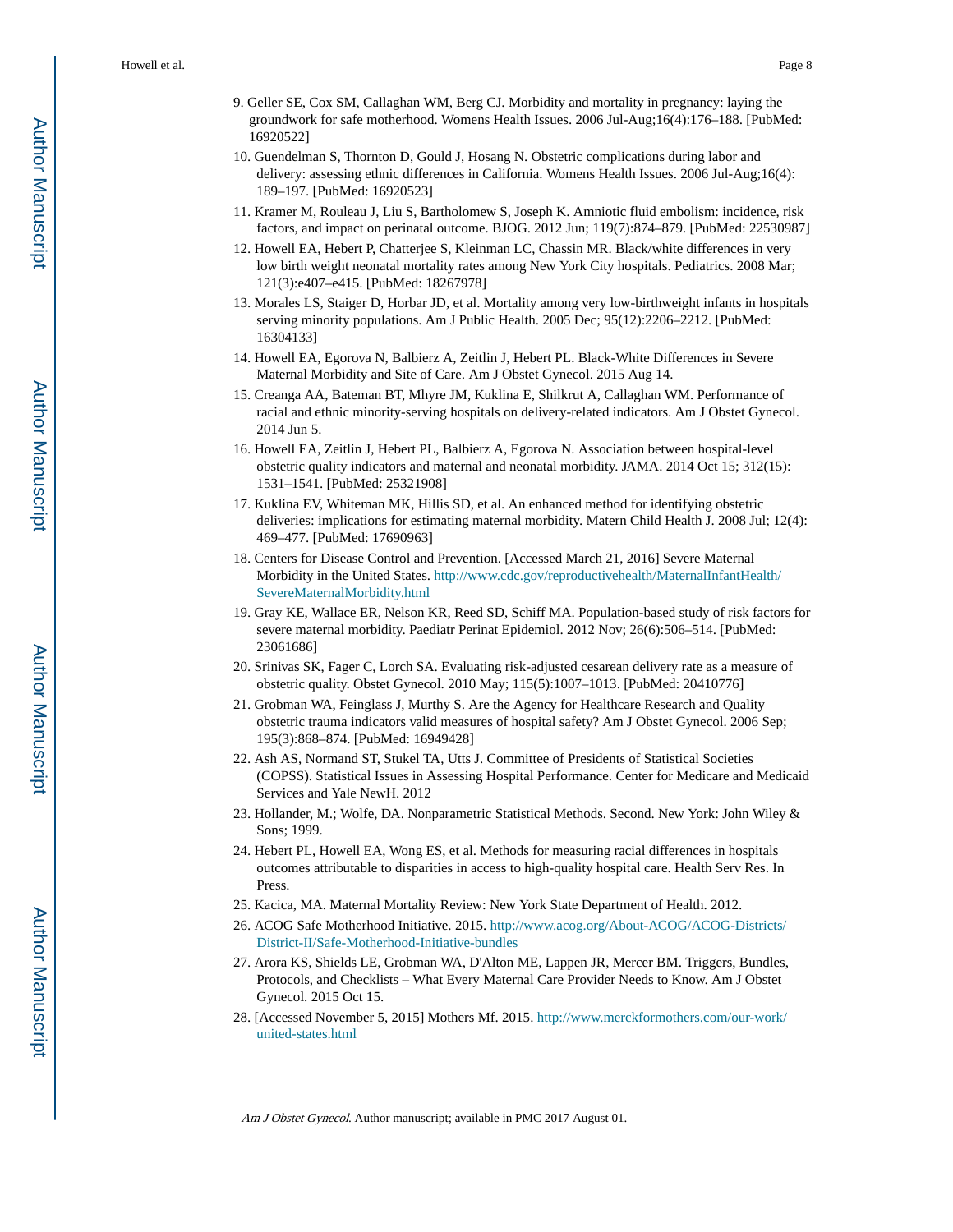Howell et al. Page 9

- 30. Stansbury JP, Jia H, Williams LS, Vogel WB, Duncan PW. Ethnic disparities in stroke: epidemiology, acute care, and postacute outcomes. Stroke. 2005 Feb; 36(2):374–386. [PubMed: 15637317]
- 31. Hebert PL, Chassin MR, Howell EA. The contribution of geography to black/white differences in the use of low neonatal mortality hospitals in New York City. Med Care. 2011 Feb; 49(2):200–206. [PubMed: 21239954]
- 32. Yasmeen S, Romano PS, Schembri ME, Keyzer JM, Gilbert WM. Accuracy of obstetric diagnoses and procedures in hospital discharge data. Am J Obstet Gynecol. 2006 Apr; 194(4):992–1001. [PubMed: 16580288]
- 33. DiGiuseppe DL, Aron DC, Ranbom L, Harper DL, Rosenthal GE. Reliability of birth certificate data: a multi-hospital comparison to medical records information. Matern Child Health J. 2002 Sep; 6(3):169–179. [PubMed: 12236664]

# **Appendix A. Severe maternal morbidity events and race distribution among hospitals with low (tertile 1) and high (tertile 3) severe maternal morbidity**

|                                               | Tertile 1, $N$ $(\%)$ | Tertile 3, $N$ $(\%$ | P-Value |
|-----------------------------------------------|-----------------------|----------------------|---------|
| <b>Deliveries</b>                             | 165276 (100)          | 87712 (100)          |         |
| Death $I$                                     | $<10$ ( $< 0.01$ )    | 12(0.01)             | 0.03    |
| Transfers                                     | 345(0.21)             | 457 (0.52)           | < 0.001 |
| Hysterectomy                                  | 222(0.13)             | 158 (0.18)           | 0.005   |
| Ventilation                                   | 118 (0.07)            | 147(0.17)            | < 0.001 |
| Renal Failure                                 | 103(0.06)             | 141(0.16)            | < 0.001 |
| Cardiac Arrest <sup>1</sup>                   | $<$ 10 $(<$ 0.01)     | $<10$ ( $<$ 0.01)    | 1       |
| Heart Failure Procedure                       | 333(0.2)              | 452 (0.52)           | < 0.001 |
| Shock                                         | 72 (0.04)             | 73 (0.08)            | < 0.001 |
| Sepsis                                        | 47(0.03)              | 43 (0.05)            | 0.009   |
| Coagulation                                   | 461 (0.28)            | 450(0.51)            | < 0.001 |
| Amniotic Embolism $I$                         | $<$ 10 $(0.01)$       | $<$ 10 $(<$ 0.01)    | 0.07    |
| Thrombotic Embolism                           | 26(0.02)              | 59 (0.07)            | < 0.001 |
| Puerperal CVD                                 | 54 (0.03)             | 70 (0.08)            | < 0.001 |
| Anesthesia Complications                      | 35(0.02)              | 37(0.04)             | 0.003   |
| Pulmonary Edema                               | 43 (0.03)             | 43 (0.05)            | 0.003   |
| <b>Respiratory Distress</b>                   | 85 (0.05)             | 101(0.12)            | < 0.001 |
| $AMI^{\dagger}$                               | $<10$ ( $<$ 0.01)     | $<10$ ( $<$ 0.01)    | 0.42    |
| Eclampsia                                     | 40(0.02)              | 71 (0.08)            | < 0.001 |
| <b>Blood Transfusion</b>                      | 1686 (1.02)           | 3201 (3.65)          | < 0.001 |
| Sickle Cell Anemia                            | 23(0.01)              | 31(0.04)             | < 0.001 |
| Intracranial Injury <sup><math>I</math></sup> | $<10$ ( $<$ 0.01)     | $<10$ ( $<$ 0.01)    | 0.35    |
| Injury Thorax/Abdomen/Pelvis <sup>1</sup>     | $<10$ ( $< 0.01$ )    | $<10$ ( $<$ 0.01)    | 0.12    |
| Aneurysm $I$                                  | $<$ 10 $(<$ 0.01)     | $<$ 10 $(<$ 0.01)    | 1       |
| <b>Heart Surgery</b>                          | 86 (0.05)             | 95(0.11)             | < 0.001 |
| Cardio monitoring $I$                         | $<$ 10 $(<$ 0.01)     | $<$ 10 ( $<$ 0.01)   | 1       |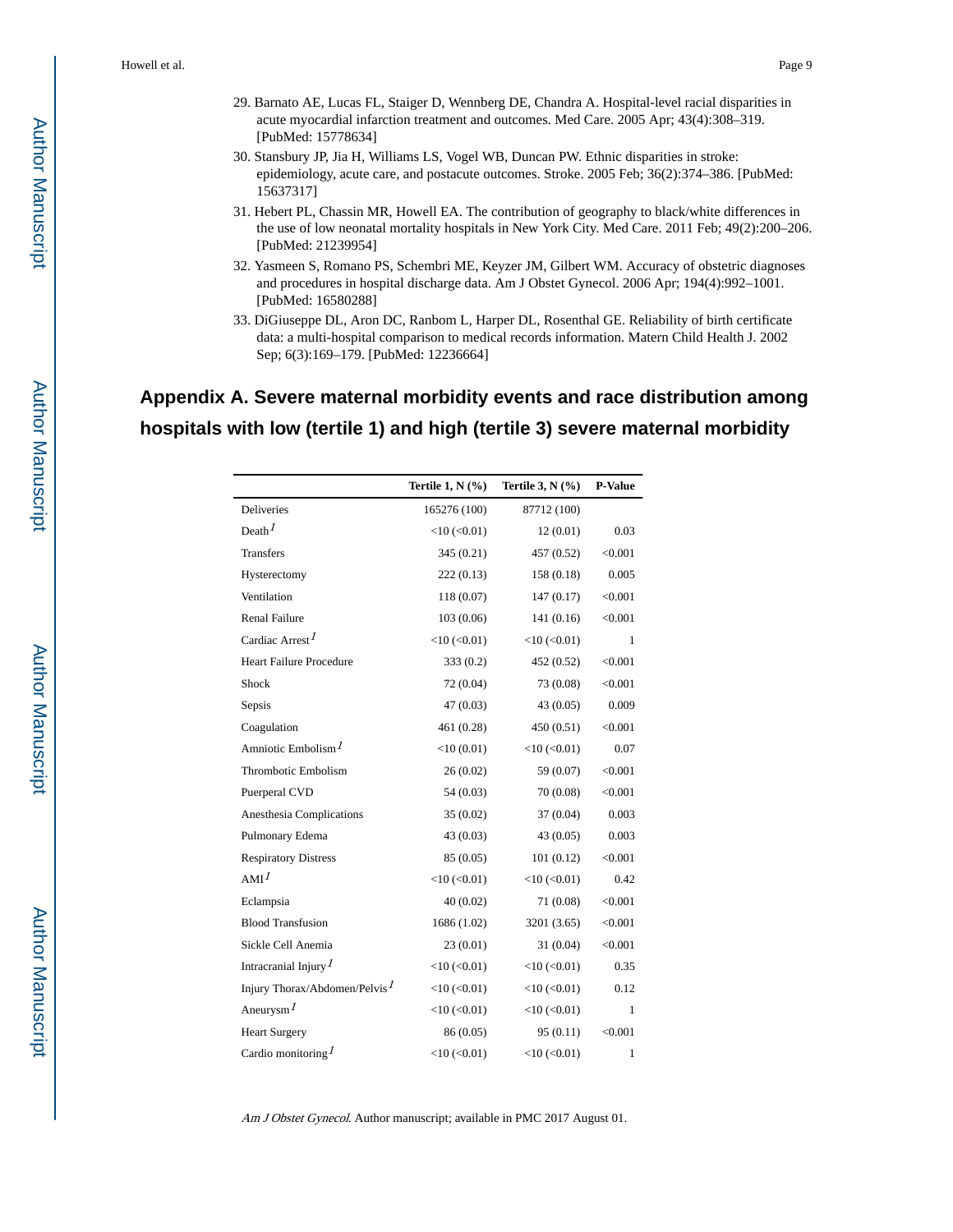Howell et al. Page 10

|                             | Tertile 1, $N$ $(\% )$ | Tertile $3, N$ (%) | <b>P-Value</b> |
|-----------------------------|------------------------|--------------------|----------------|
| Tracheostomy <sup>I</sup>   | $<$ 10 ( $<$ 0.01)     | $<10$ ( $<$ 0.01)) | 1              |
| Conversion cardiac rhythm   | 12(0.01)               | 12(0.01)           | 0.13           |
| Severe Maternal Morbidity   | 2253(1.4)              | 3862 (4.4)         | < 0.001        |
| Race/Ethnicity <sup>2</sup> |                        |                    |                |
| Asian                       | 38640 (23.4)           | 8175 (9.3)         | < 0.001        |
| <b>Black</b>                | 16936 (10.3)           | 27164 (31.0)       |                |
| Hispanic                    | 35004 (21.2)           | 30883 (35.2)       | < 0.001        |
| White                       | 71993 (43.6)           | 19776 (22.6)       |                |
| Other race                  | 2703(1.6)              | 1714 (1.9)         |                |

1 Number of events masked in the compliance with SPARCS regulations

 $2$  NOTE: differs from percentage given in the manuscript, which measures the percent of black and white women that deliver in each tertile.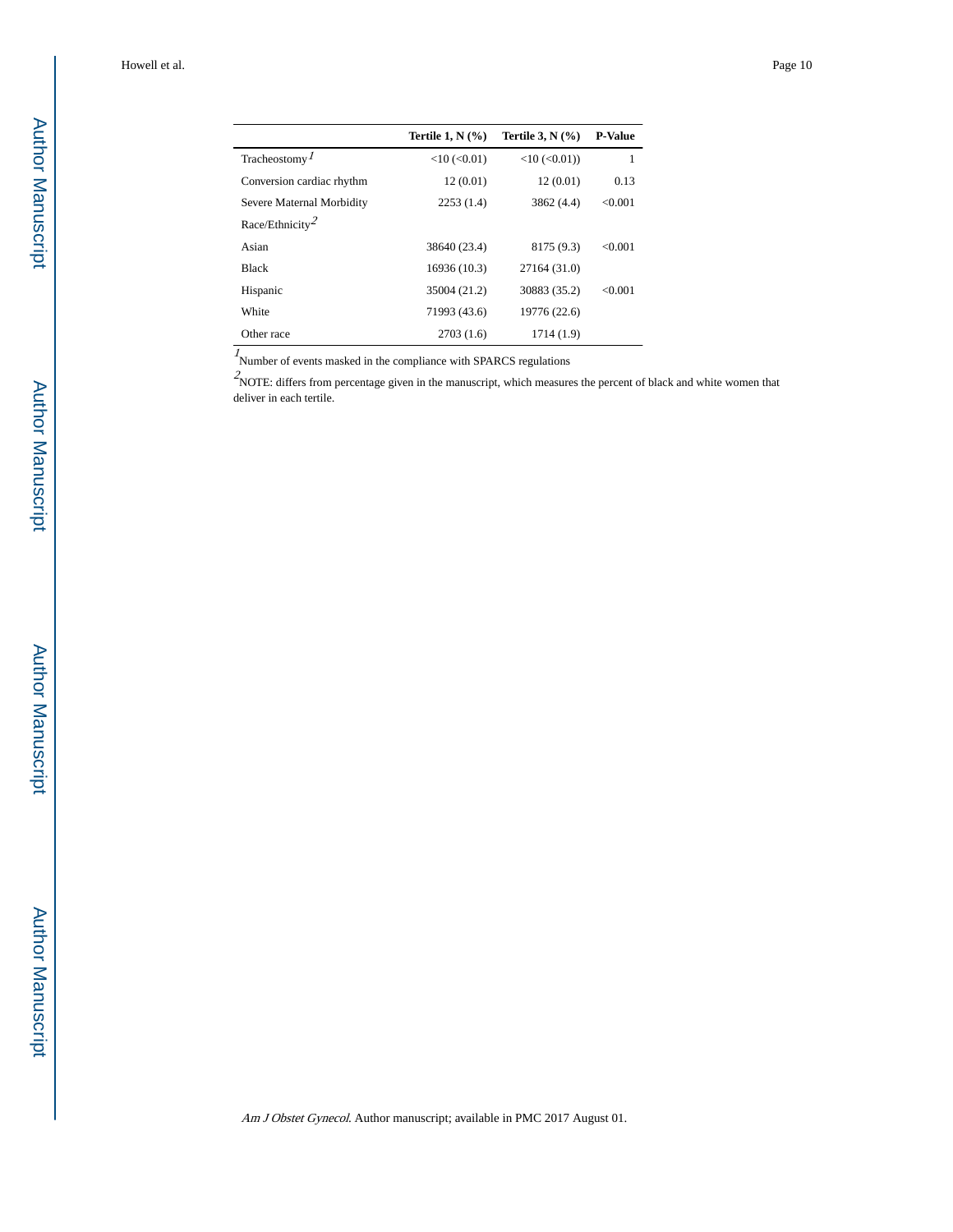Howell et al. Page 11



#### **Figure 1.**

Observed and Risk-Standardized Severe Maternal Morbidity Rates in New York City Hospitals. Dotted line shows NYC mean observed severe maternal morbidity. 95% CL for risk standardized SMM is shown.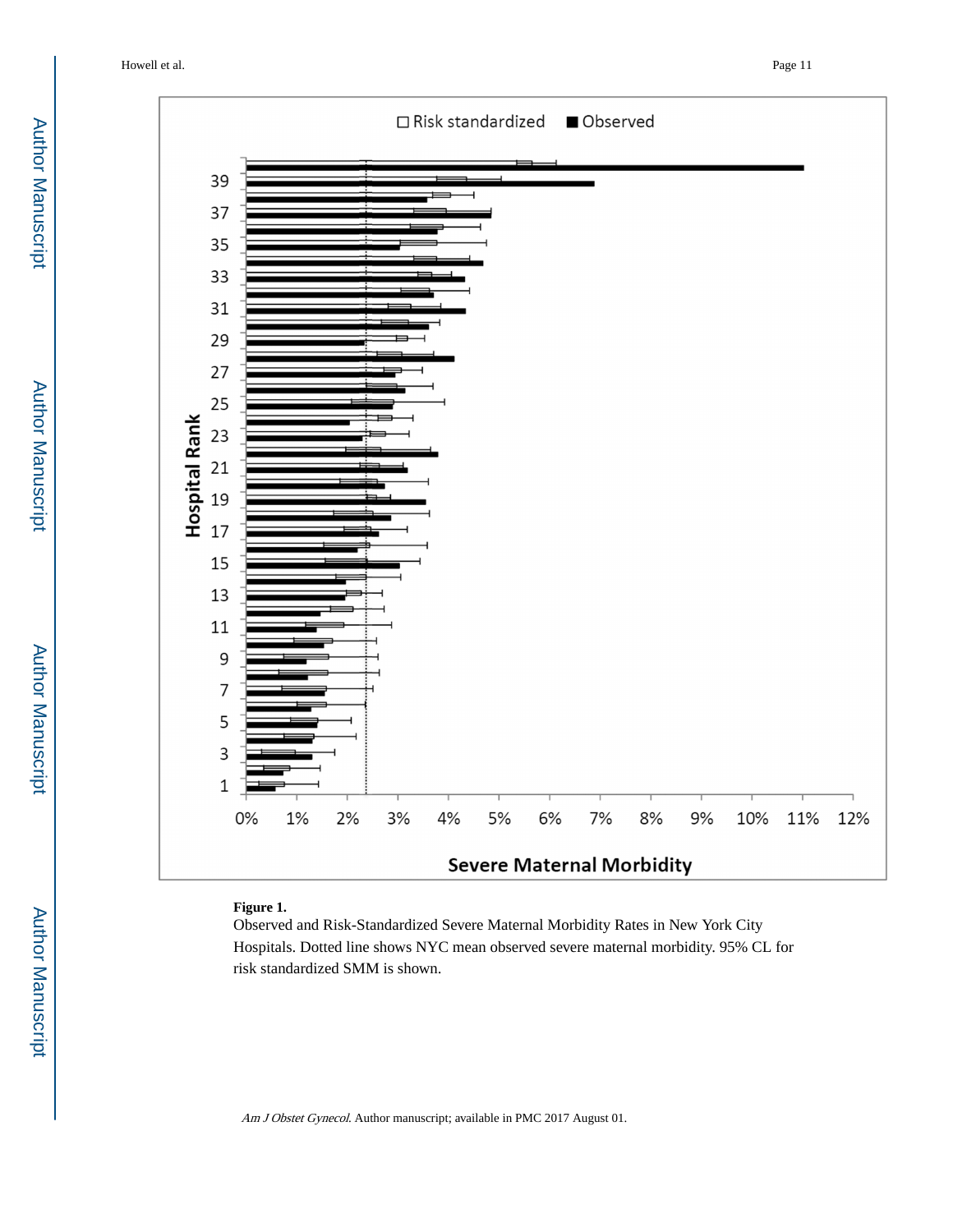Howell et al. Page 12



#### **Figure 2.**

Cumulative distributions of deliveries according to hospital, ranked from lowest to highest morbidity ratio, for non-Hispanic (N-H) white mothers and non-Hispanic black mothers.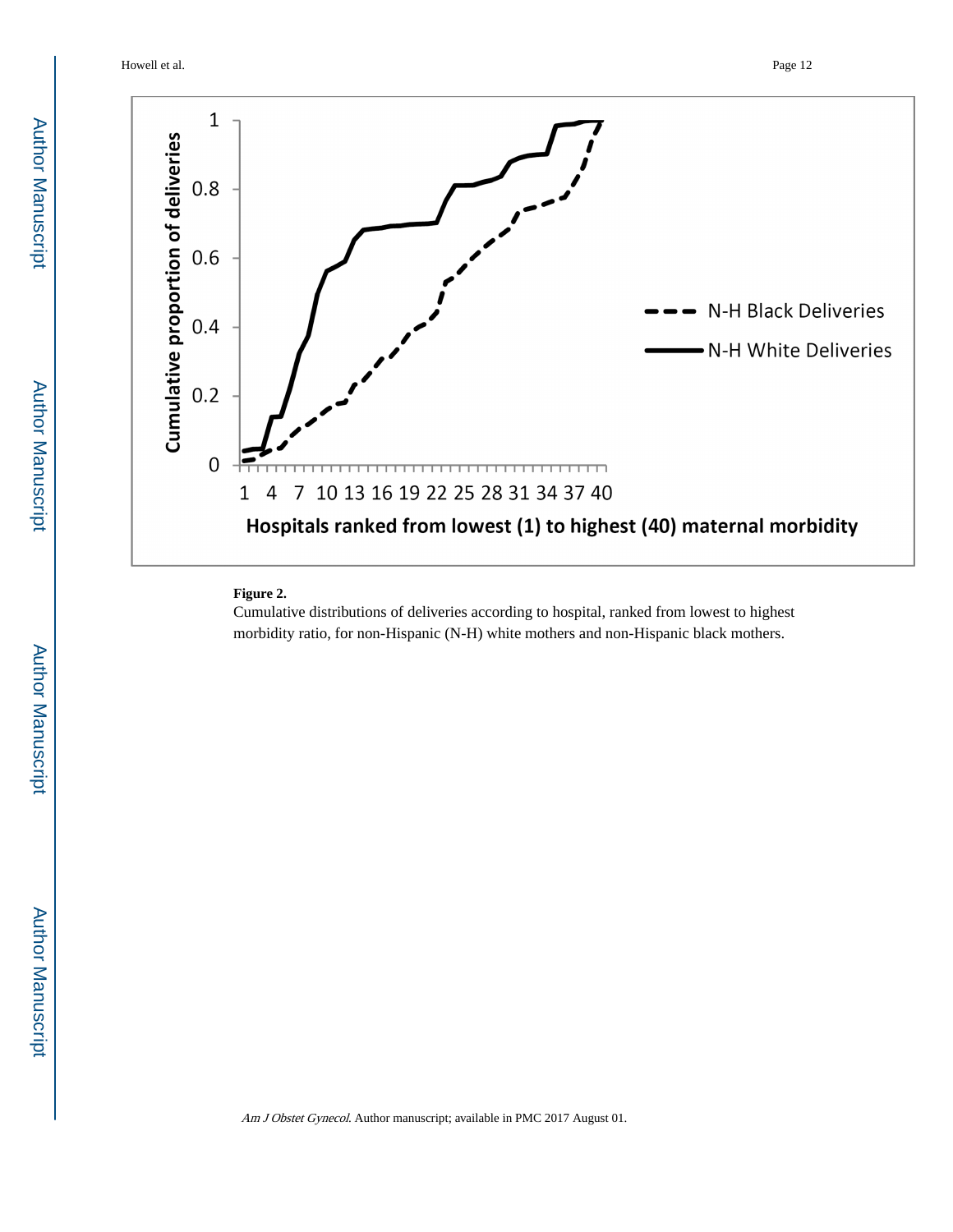# **Table 1**

Socio-demographic, Clinical and Hospital Characteristics of Deliveries by Race and Ethnicity in New York City Hospitals Socio-demographic, Clinical and Hospital Characteristics of Deliveries by Race and Ethnicity in New York City Hospitals

|                               | Black |               | White  |                         | P <sub>value</sub> |
|-------------------------------|-------|---------------|--------|-------------------------|--------------------|
|                               | z     | $\mathcal{S}$ | Z      | $\mathcal{S}_{\bullet}$ |                    |
| Deliveries                    | 72849 | 100.00        | 110200 | 100.00                  |                    |
| Maternal Age                  |       |               |        |                         | < 0001             |
| $\sqrt{20}$                   | 5207  | 7.15          | 1341   | 1.22                    |                    |
| $20 - 29$                     | 34815 | 47.79         | 37812  | 34.31                   |                    |
| $30 - 34$                     | 17859 | 24.52         | 38161  | 34.63                   |                    |
| $35 - 39$                     | 11159 | 15.32         | 25135  | 22.81                   |                    |
| $40 - 44$                     | 3477  | 4.77          | 7079   | 6.42                    |                    |
| $45+$                         | 332   | 0.46          | 672    | 0.61                    |                    |
| Ancestry                      |       |               |        |                         | 0001               |
| US Born                       | 42189 | 57.91         | 79935  | 72.54                   |                    |
| Foreign Born                  | 30660 | 42.09         | 30265  | 27.46                   |                    |
| Pre-pregnancy body mass index |       |               |        |                         | &0001              |
| Underweight $($ <18.5)        | 2632  | 3.61          | 6549   | 5.94                    |                    |
| Normal weight (18.5-24.9)     | 27782 | 38.14         | 73017  | 66.26                   |                    |
| Overweight (25.0-29.9)        | 21231 | 29.14         | 20234  | 18.36                   |                    |
| Obese (30.0-39.9)             | 17212 | 23.63         | 9006   | 8.17                    |                    |
| Morbid Obesity (40)           | 3407  | 4.68          | 1120   | $1.02$                  |                    |
| Missing BMI                   | 585   | $\rm 0.80$    | 274    | 0.25                    |                    |
| Smoked during pregnancy       | 2673  | 3.67          | 2573   | 2.33                    | 0001               |
| Alcohol use during pregnancy  | 1141  | 1.57          | 1220   | $\Xi$                   | 0001               |
| Maternal Education            |       |               |        |                         | < .0001            |
| Less than HS                  | 14606 | 20.05         | 8726   | 7.92                    |                    |
| НS                            | 19614 | 26.92         | 20612  | 18.70                   |                    |
| Greater than HS               | 38232 | 52.48         | 80620  | 73.16                   |                    |
| Missing or unknown            | 397   | 0.54          | 242    | 0.22                    |                    |
| Insurance                     |       |               |        |                         | < 0001             |
| Commercial                    | 18299 | 25.12         | 70105  | 63.62                   |                    |
| Medicaid                      | 52683 | 72.32         | 38532  | 34.97                   |                    |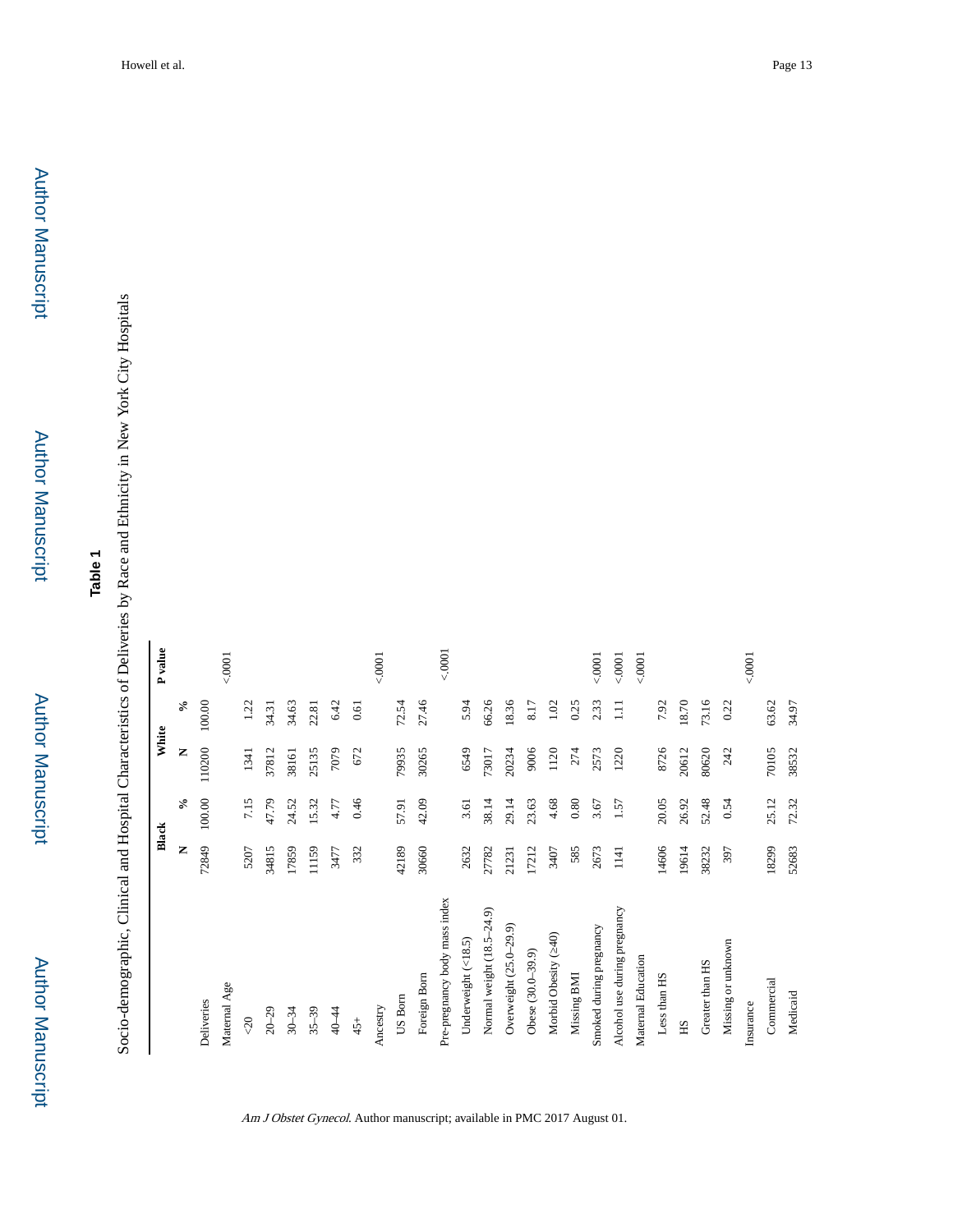|                                 | Black          |                         | White         |                         | P value |
|---------------------------------|----------------|-------------------------|---------------|-------------------------|---------|
|                                 | z              | $\mathcal{E}_{\bullet}$ | z             | $\mathcal{E}_{\bullet}$ |         |
| Other                           | 607            | 0.83                    | 815           | 0.74                    |         |
| Uninsured                       | 1260           | 1.73                    | 748           | 0.68                    |         |
| Prenatal visits                 |                |                         |               |                         | &0001   |
| $6-5$                           | 8623           | 11.84                   | 3737          | 3.39                    |         |
| $6-8$                           | 11508          | 15.80                   | 11052         | 10.03                   |         |
| $\bullet$                       | 51658          | 70.91                   | 94833         | 86.06                   |         |
| Unknown                         | 1060           | 1.46                    | 578           | 0.52                    |         |
| Parity                          |                |                         |               |                         | 0001    |
| Nulliparous                     | 41033          | 56.33                   | 58308         | 52.91                   |         |
| Multiparous                     | 31698          | 43.51                   | 51746         | 46.96                   |         |
| Missing                         | $\frac{18}{1}$ | 0.16                    | 146           | 0.13                    |         |
| Type of Pregnancy               |                |                         |               |                         | 50001   |
| Singleton                       | 71359          | 97.95                   | 107165        | 97.25                   |         |
| Multiple                        | 1490           | 2.05                    | 3035          | 2.75                    |         |
| Previous Cesarean Comorbidities | 13031          | 17.89                   | 15959         | 14.48                   | 0001    |
| Cardiac Disease                 | 310            | 0.43                    | 616           | 0.56                    | 0001    |
| Renal Disease                   | $68\,$         | 0.09                    | $\frac{1}{2}$ | 0.04                    | 0001    |
| Musculoskeletal Disease         | 225            | 0.31                    | 341           | 0.31                    | 0.98    |
| Digestive Disorder              | $\Box$         | 0.02                    | 269           | 0.24                    | 0001    |
| <b>Blood Disease</b>            | 10557          | 14.49                   | 9013          | 8.18                    | 0001    |
| Mental Disorders                | 3032           | 4.16                    | 3364          | 3.05                    | 10001   |
| CNS disease                     | 905            | 1.24                    | 1310          | 1.19                    | 0.31    |
| Rheumatic Heart Disease         | 57             | $0.08$                  | 33            | 0.03                    | 0001    |
| Disorder Placentation           | 1600           | 2.20                    | 1599          | 1.45                    | 00001   |
| Chronic Hypertension            | 2222           | 3.05                    | 807           | 0.73                    | 0001    |
| Pregnancy Hypertension          | 7576           | 10.40                   | 4411          | 4.00                    | 0001    |
| Lupus                           | 147            | 0.20                    | 117           | 0.11                    | 10001   |
| Collagen Vascular Disorder      | $\overline{c}$ | $0.03\,$                | 72            | $0.07$                  | 0.003   |
| Rheumatoid Arthritis            | $\overline{6}$ | $0.08$                  | 149           | 0.14                    | 0.0015  |
| Diabetes                        | 1200           | 1.65                    | 585           | 0.53                    | 0001    |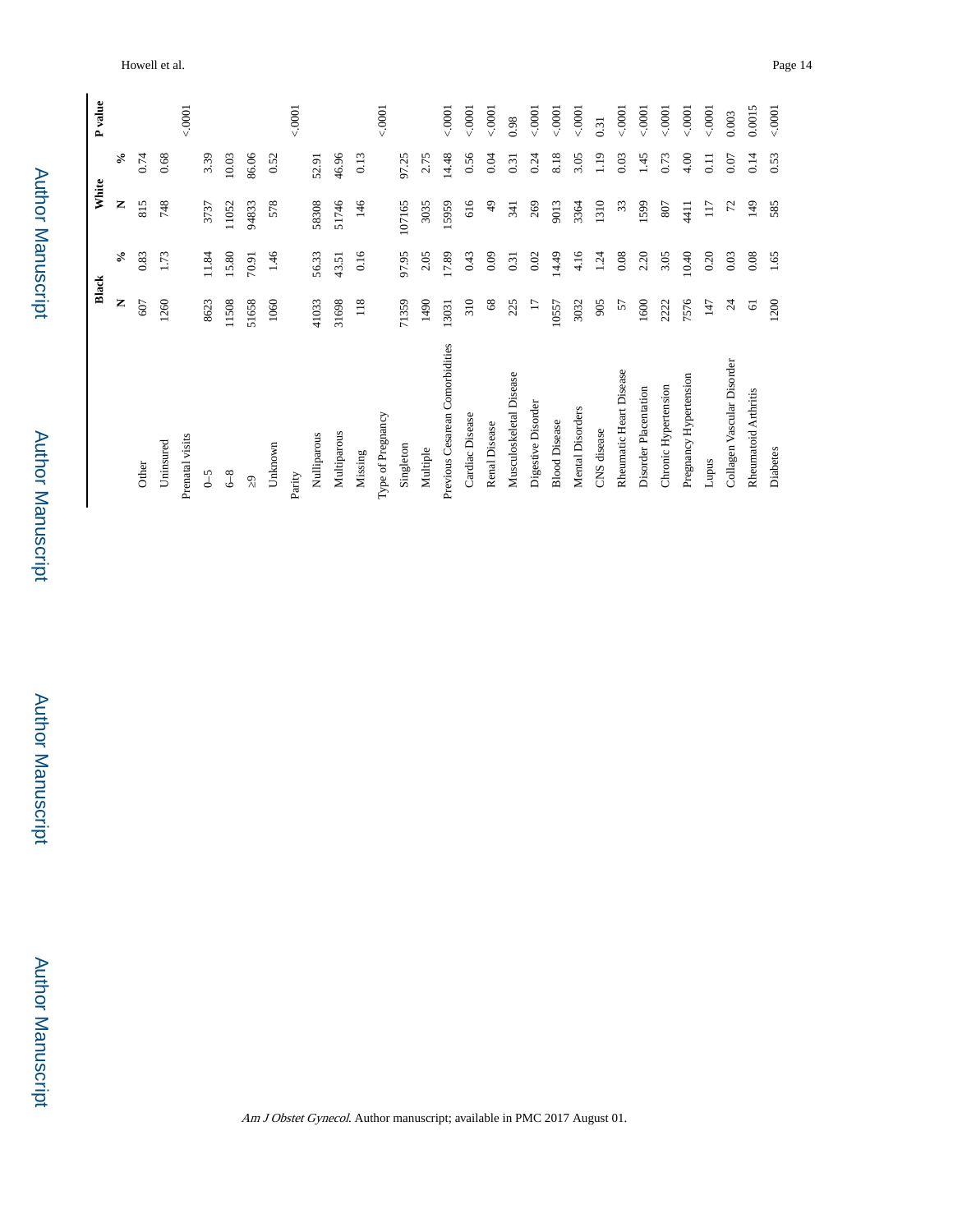|                           |       | Black   | White  |       | P value |
|---------------------------|-------|---------|--------|-------|---------|
|                           | Z     | ళ       | Z      | ℅     |         |
| Gestational diabetes      | 4455  | 6.12    | 3534   | 3.21  | < .0001 |
| Asthma/Chronic bronchitis | 5671  | 7.78    | 3174   | 2.88  | &0001   |
| Delivery method           |       |         |        |       | &0001   |
| Cesarean Delivery         | 27671 | 37.98   | 31405  | 28.50 |         |
| Vaginal delivery          | 45178 | 62.02   | 78795  | 71.50 |         |
| Hospital Characteristics  |       |         |        |       |         |
| Hospital Ownership        |       |         |        |       | 50001   |
| Public                    | 19595 | 26.90   | 3574   | 3.24  |         |
| Private                   | 53254 | 73.10   | 106626 | 96.76 |         |
| <b>Teaching Status</b>    |       |         |        |       | < .0001 |
| Not Teaching              | 1237  | 1.70    | 1200   | 1.09  |         |
| Teaching                  | 71612 | 98.30   | 109000 | 98.91 |         |
| Nursery Level             |       |         |        |       | < .0001 |
| Level <sub>2</sub>        | 5725  | 7.86    | 7219   | 6.55  |         |
| Level $3-4$               | 67124 | 92.14   | 102981 | 93.45 |         |
| Delivery Volume           |       |         |        |       | 50001   |
| Low                       | 12464 | $17.11$ | 3143   | 2.85  |         |
| Medium                    | 21473 | 29.48   | 4203   | 3.81  |         |
| High                      | 17228 | 23.65   | 22954  | 20.83 |         |
| Very High                 | 21684 | 29.77   | 79900  | 72.50 |         |
|                           |       |         |        |       |         |

Am J Obstet Gynecol. Author manuscript; available in PMC 2017 August 01.

Author Manuscript

Author Manuscript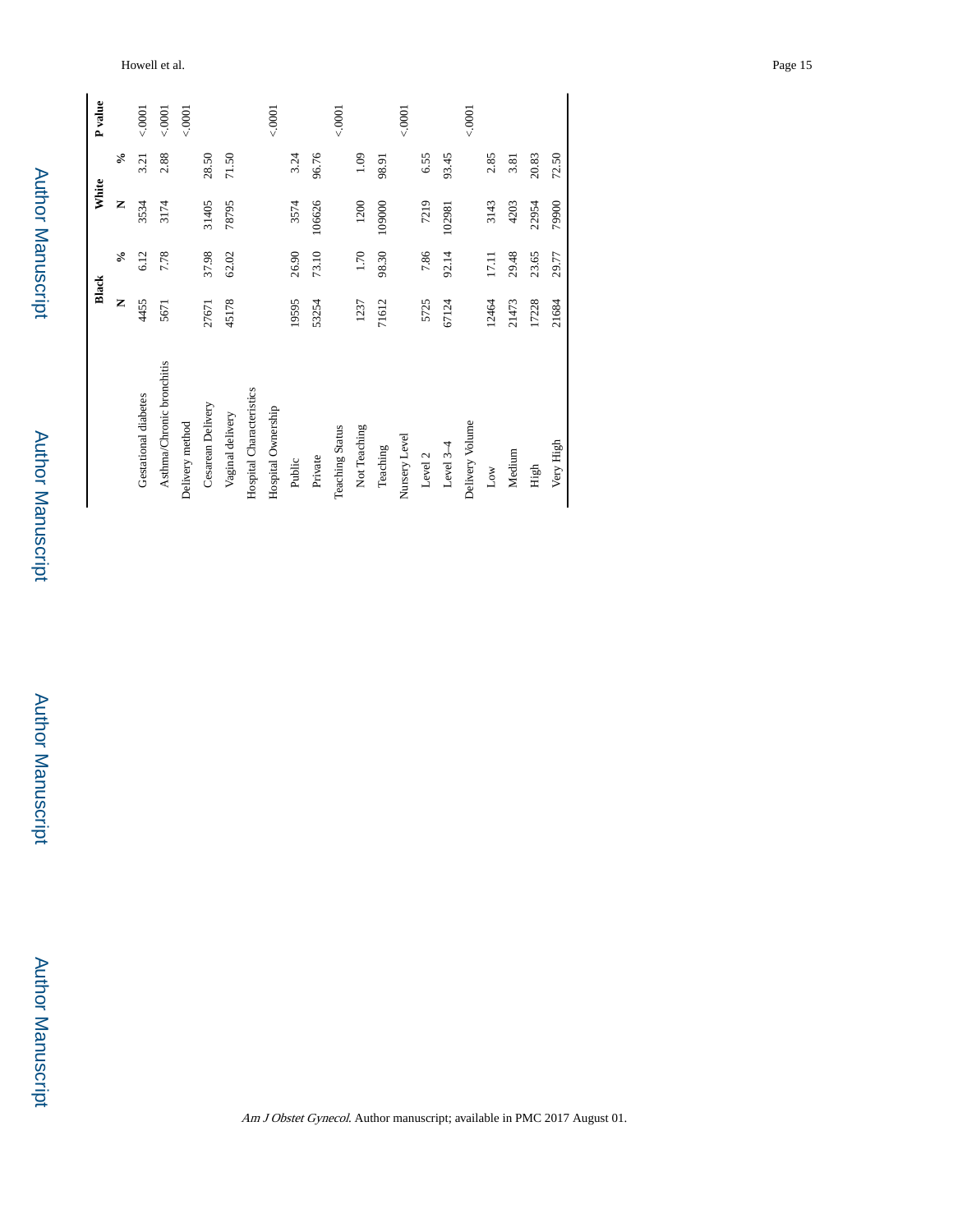#### **Table 2**

|                               | <b>Model 1: Without Hospital</b><br><b>Characteristics</b><br><b>Odds Ratio</b><br>$(95\% \text{ CI})$ | P<br>value | Model 2: With<br>Hospital<br><b>Characteristics</b><br><b>Odds Ratio</b><br>$(95\% \text{ CI})$ | P<br>value |
|-------------------------------|--------------------------------------------------------------------------------------------------------|------------|-------------------------------------------------------------------------------------------------|------------|
| <b>Maternal Age</b>           |                                                                                                        |            |                                                                                                 |            |
| $\leq$ 20                     | $1.20(1.09-1.33)$                                                                                      |            | $1.19(1.07-1.31)$                                                                               | 0.05       |
| $20 - 34$                     | Reference                                                                                              |            | Reference                                                                                       |            |
| $35 - 39$                     | $1.20(1.13 - 1.27)$                                                                                    | 0.02       | $1.21(1.14-1.29)$                                                                               | 0.03       |
| $40 - 44$                     | $1.41(1.29-1.55)$                                                                                      | 0.06       | $1.42(1.30-1.57)$                                                                               | 0.04       |
| >45                           | $1.84(1.45-2.34)$                                                                                      | < 0.001    | $1.85(1.46-2.35)$                                                                               | < 0.001    |
| Maternal race/ethnicity       |                                                                                                        |            |                                                                                                 |            |
| Hispanic                      | $1.52(1.42 - 1.63)$                                                                                    | 0.01       | $1.40(1.31-1.51)$                                                                               |            |
| Non-Hispanic black            | $2.02(1.89 - 2.17)$                                                                                    | < 0.001    | $1.82(1.69-1.95)$                                                                               | < 0.001    |
| Non-Hispanic white            | Reference                                                                                              |            | Reference                                                                                       |            |
| Asian                         | $1.08(0.99 - 1.18)$                                                                                    | < 0.001    | $1.09(0.99 - 1.18)$                                                                             | 0.002      |
| Other                         | $1.31(0.85 - 2.04)$                                                                                    | 0.91       | $1.43(1.31-1.51)$                                                                               | 0.90       |
| <b>Maternal nativity</b>      |                                                                                                        |            |                                                                                                 |            |
| Born in the US                | $0.97(0.92 - 1.01)$                                                                                    | 0.16       | $0.97(0.93 - 1.02)$                                                                             | 0.28       |
| Foreign born                  | Reference                                                                                              |            | Reference                                                                                       |            |
| <b>Maternal Education</b>     |                                                                                                        |            |                                                                                                 |            |
| Less than HS <sup>*</sup>     | $1.12(1.05-1.19)$                                                                                      | 0.01       | $1.08(1.008-1.15)$                                                                              | 0.07       |
| <b>HS</b>                     | $1.02(0.96 - 1.09)$                                                                                    | < 0.001    | $1.00(0.94 - 1.06)$                                                                             | < 0.001    |
| Greater than HS               | Reference                                                                                              |            | Reference                                                                                       |            |
| <b>Insurance</b>              |                                                                                                        |            |                                                                                                 |            |
| Commercial                    | Reference                                                                                              |            | Reference                                                                                       |            |
| Uninsured                     | $1.27(1.05-1.53)$                                                                                      | 0.08       | $1.11(0.92 - 1.35)$                                                                             | 0.43       |
| Medicaid                      | $1.12(1.05-1.19)$                                                                                      | 0.80       | $1.01(0.95-1.08)$                                                                               | 0.41       |
| Other                         | $1.06(0.82 - 1.37)$                                                                                    | 0.65       | $1.07(0.83 - 1.38)$                                                                             | 0.84       |
| <b>Prenatal visits</b>        |                                                                                                        |            |                                                                                                 |            |
| $0 - 5$                       | $1.42(1.31-1.52)$                                                                                      | < 0.001    | $1.34(1.24 - 1.45)$                                                                             | 0.004      |
| $6 - 8$                       | $1.19(1.12 - 1.27)$                                                                                    | 0.30       | $1.16(1.09-1.24)$                                                                               | 0.31       |
| 9                             | Reference                                                                                              |            | Reference                                                                                       |            |
| Unknown                       | $1.38(1.13 - 1.69)$                                                                                    | 0.14       | $1.35(1.11-1.65)$                                                                               |            |
| Parity                        |                                                                                                        |            |                                                                                                 |            |
| Nulliparous                   | Reference                                                                                              |            | Reference                                                                                       |            |
| Multiparous                   | $0.96(0.94 - 0.98)$                                                                                    | < 0.001    | $0.96(0.94 - 0.98)$                                                                             | < 0.001    |
| <b>Type of Pregnancy</b>      |                                                                                                        |            |                                                                                                 |            |
| Singleton                     | Reference                                                                                              |            | Reference                                                                                       |            |
| Multiple                      | $3.04(2.76-3.34)$                                                                                      | < 0.001    | $3.06(2.78 - 3.37)$                                                                             | < 0.001    |
| Pre-pregnancy body mass index |                                                                                                        |            |                                                                                                 |            |
| Underweight $(\langle 18.5)$  | $1.06(0.95-1.18)$                                                                                      | 0.75       | $0.96(0.94 - 0.98)$                                                                             | 0.49       |
| Normal weight $(18.5-24.9)$   | Reference                                                                                              |            | Reference                                                                                       |            |